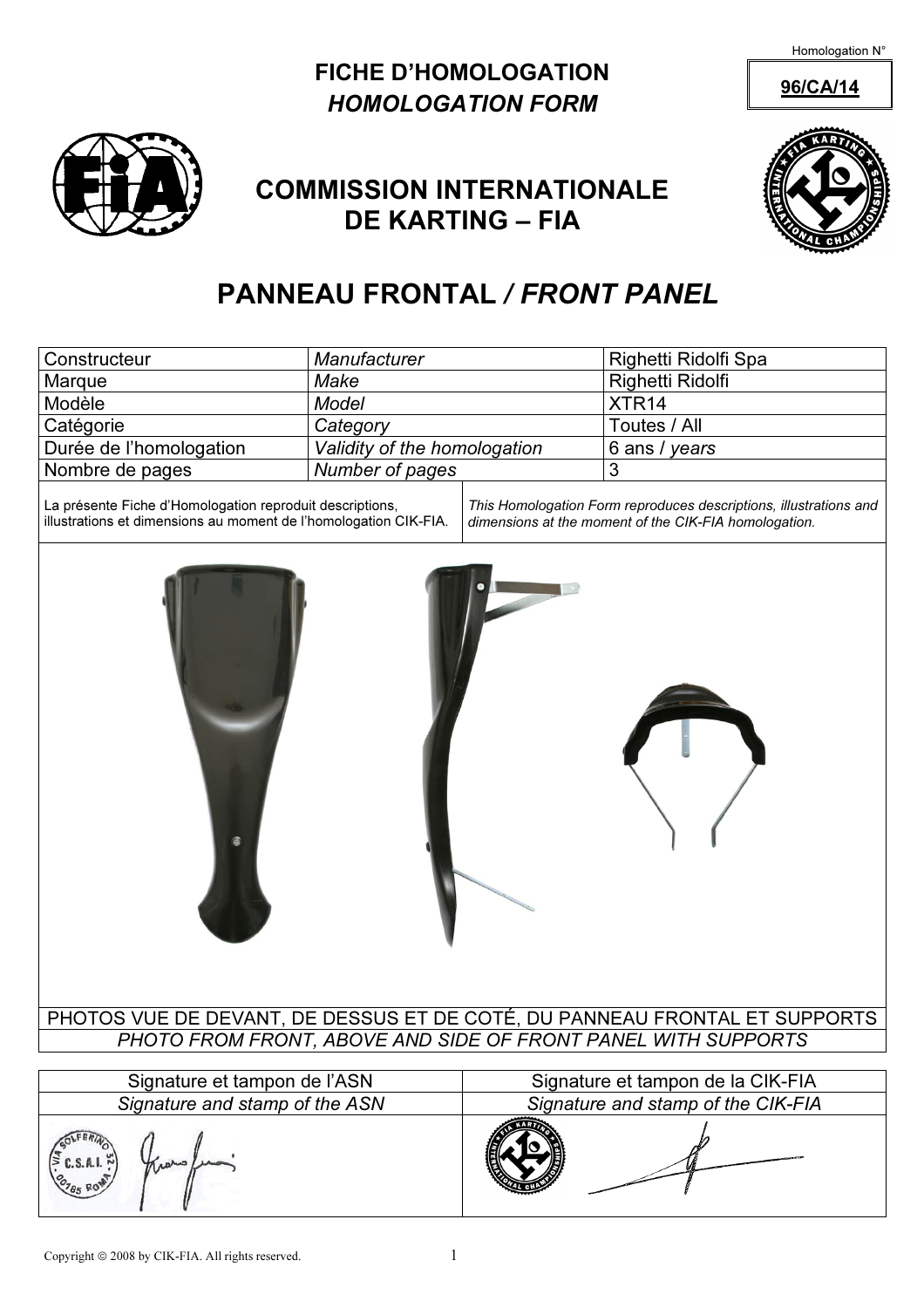#### Homologation N°

96/CA/14

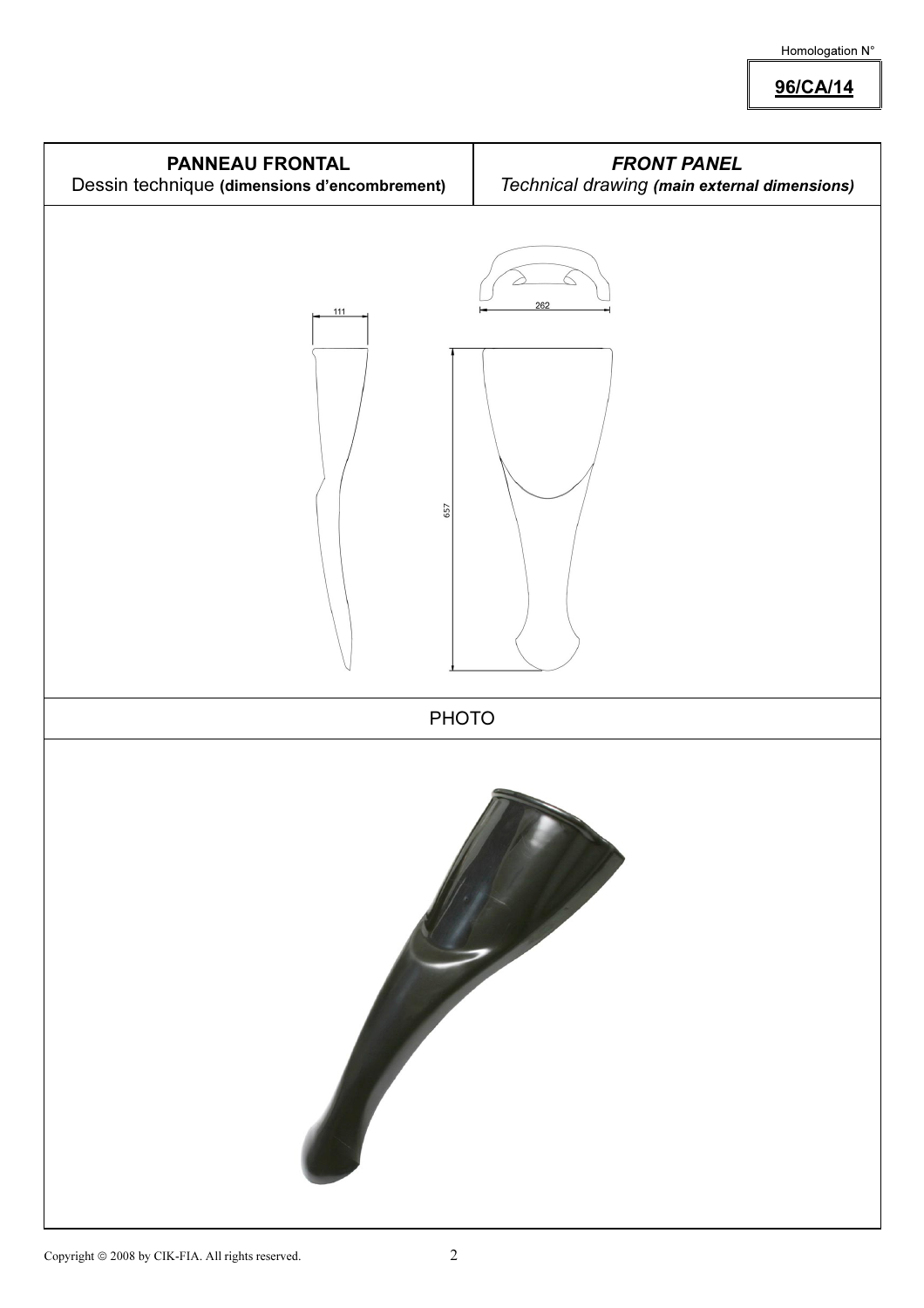Homologation N°

96/CA/14

#### PHOTO DU MARQUAGE DU NUMERO D'HOMOLOGATION (et du logo CIK-FIA sur les éléments plastiques)

#### PHOTO OF THE HOMOLOGATION NUMBER MARKING (and of the CIK-FIA logo on the plastic parts)

Le marquage doit rester clairement visible en permanence The marking must be clearly visible at all times